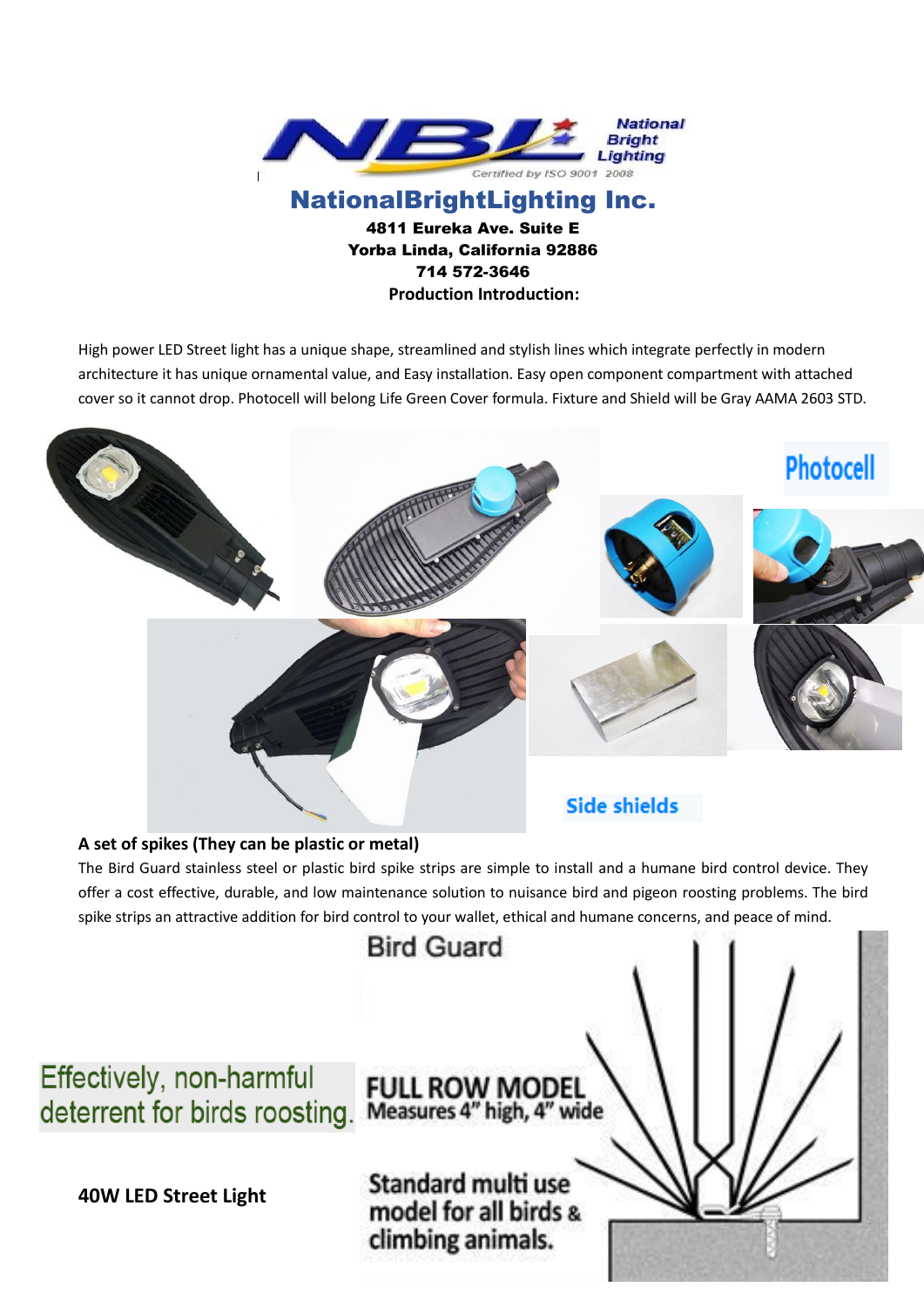| Input Voltage                                                      |                 | 100-277VAC                                              |                                     |                        |  |
|--------------------------------------------------------------------|-----------------|---------------------------------------------------------|-------------------------------------|------------------------|--|
| Frequency                                                          |                 | 50Hz-60Hz                                               |                                     |                        |  |
| <b>Total harmonic distortion</b>                                   |                 | $<=9\%$                                                 |                                     |                        |  |
| Power factor                                                       |                 | >0.98                                                   |                                     |                        |  |
| LED work voltage                                                   |                 | 30-36VDC                                                |                                     |                        |  |
| LED Qty                                                            |                 | 1PC                                                     |                                     |                        |  |
| Qty of Chip                                                        |                 | 40Pcs                                                   |                                     |                        |  |
| Total power consumption                                            |                 | 40W, Dimmable (Field adjustable by turning knob on      |                                     |                        |  |
|                                                                    |                 | driver)(Driver will be Factory set to highest position) |                                     |                        |  |
| LED light luminous efficiency                                      |                 | 120-128lm/W                                             |                                     |                        |  |
| LED lamp and lumens                                                |                 | Warm white                                              |                                     | 3675-4900 LM           |  |
|                                                                    |                 | Pure white                                              |                                     | 3757-5010 LM           |  |
|                                                                    |                 | Cool white                                              |                                     | 3765-5020 LM           |  |
| Lamp efficiency                                                    |                 | >95%                                                    |                                     |                        |  |
| Average illuminance                                                |                 | Height 6M                                               |                                     | >38 LUX                |  |
|                                                                    |                 | Height 8M                                               |                                     | >22 LUX                |  |
|                                                                    |                 | Height 10M                                              |                                     | >14LUX                 |  |
| <b>Install Distance</b>                                            |                 | $+/-25$ Feet high                                       |                                     |                        |  |
| Illuminance uniformity                                             |                 | >0.7                                                    |                                     |                        |  |
| <b>CCT</b>                                                         |                 | Warm white                                              | 2750-3250K                          |                        |  |
|                                                                    |                 | Pure white<br>4500-5500K                                |                                     |                        |  |
|                                                                    |                 | Cool white                                              | 6000K-7000K                         |                        |  |
| Color Index                                                        |                 | Warm white                                              | Ra>70                               |                        |  |
|                                                                    |                 | Pure white,                                             | Ra>70                               |                        |  |
| <b>Light Distribution</b>                                          |                 |                                                         | Symmetric/Oval spot                 |                        |  |
| Light design                                                       |                 |                                                         | LED + HP UV Stable Optical Grade    |                        |  |
|                                                                    |                 |                                                         | Polymer refractor lens w/zero up    |                        |  |
| LED junction temperature                                           |                 |                                                         | $\leq$ 158 $\degree$ F              |                        |  |
| Work environment (no moving parts used for cooling)                |                 |                                                         | $-40^{\circ}$ F + $113^{\circ}$ F   |                        |  |
| Storage environment                                                |                 |                                                         | $-40^{\circ}$ F + 149 $^{\circ}$ F  |                        |  |
| Protection class                                                   |                 |                                                         | IP65 LM-63 LM-79 TM-15              |                        |  |
| LED lifespan (Ten year limited warranty from date of installation) |                 |                                                         | >100,000 hours @ 25 degrees Celsius |                        |  |
|                                                                    | <b>Brown</b>    |                                                         |                                     | L live line (Positive) |  |
| <b>PSU</b>                                                         | Blue            |                                                         | N null line (Neutral)               |                        |  |
| connection                                                         | Yellow or Green |                                                         | G earth line (Ground)               |                        |  |
| Color of the shell                                                 |                 |                                                         | Gray AAMA 2603 Standard             |                        |  |
| Certification                                                      |                 |                                                         | CE/ROHS/UL                          |                        |  |
| N.W. / G.W.                                                        |                 |                                                         | 2.9Kgs / 3.3Kgs                     |                        |  |
| Packing                                                            |                 |                                                         | 540x240x120 mm                      |                        |  |
| Fixture Housing= Low copper die cast aluminum alloy                |                 |                                                         | 0.100" Minimum thickness            |                        |  |
| <b>Exposed Hardware</b>                                            |                 |                                                         | Ceramic Primer                      |                        |  |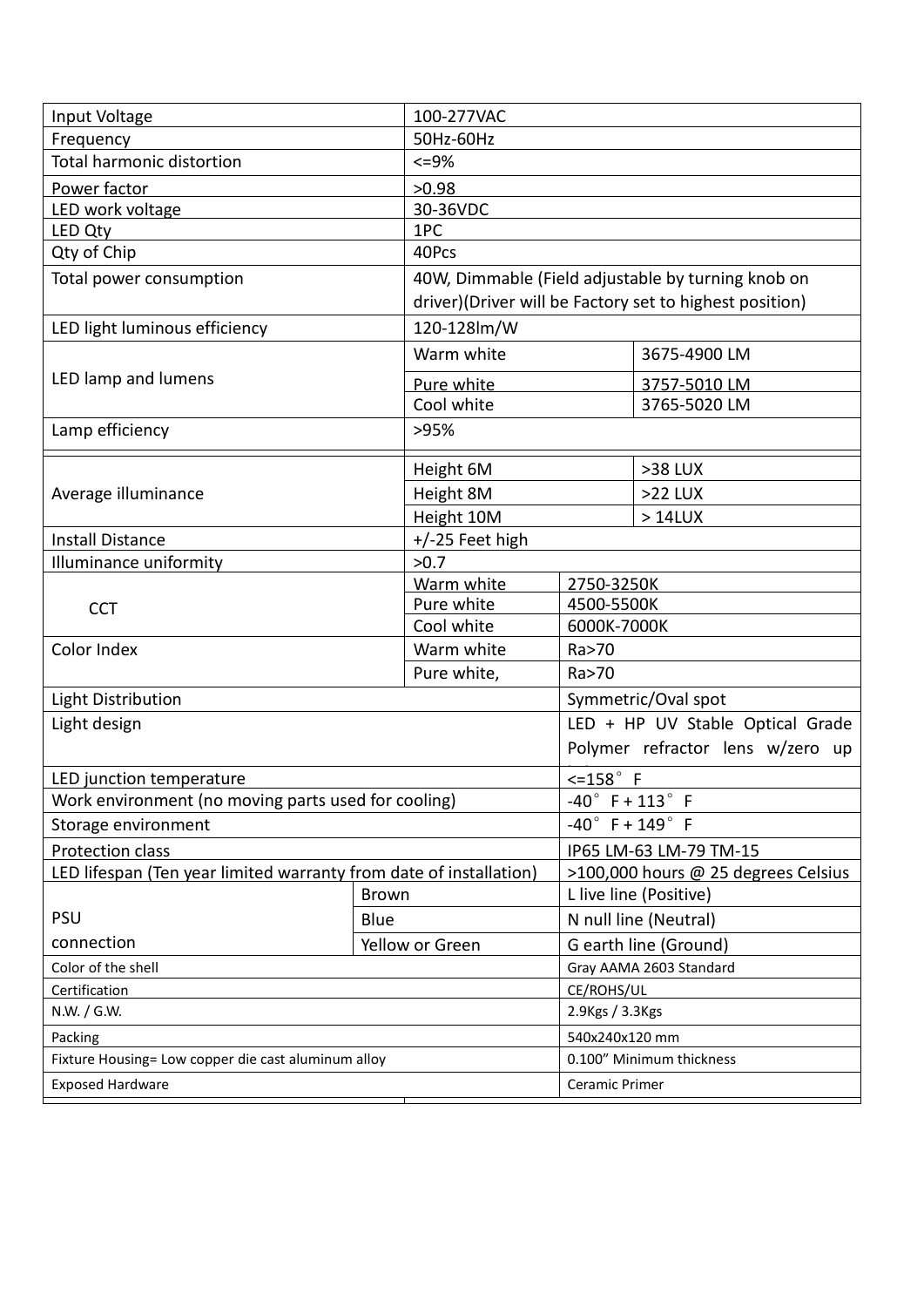| PEC Receptacle silicone sensor with less than 0.5% drift over 10 years, The   | Standard with a 5 (five) year warranty from  |  |  |
|-------------------------------------------------------------------------------|----------------------------------------------|--|--|
| cover green polypropylene with a UV inhibitor and antioxidant additives, a    | date of installation. PEC turns on at 1.5 FC |  |  |
| UL94HB Flame Class Rating, and a neoprene gasket per ASTM D 1056. Load        | with a 1.5:1 off/on ration. PEC is Sun-Tech  |  |  |
| rating of 1,000/1,800 VA w 15 Amp relay test to 15,000 operations. Surge      | E11 equal. Operates -40 to 158 degrees F     |  |  |
| 40,000 amps 640 Joules. Power, 5 watts at 120 Volts                           |                                              |  |  |
| Seals on Fixture (Luminaire)                                                  | EDPM, Silicone, or Rubber                    |  |  |
| Side Shield (Matched to Fixture (luminaire) color Tool less installation      | Install on either side of rear of fixture    |  |  |
| Fixture has resistance against discoloration and to 3000 hours for salt spray | Per ASTM B117                                |  |  |

# **Drawing of Product The Light Dimension 500X210X50 mm (19 49/64" X 8 17/64" X 13 1/32")**



nensions in mm

Din

# LED Street Light 500x210x50mm<br>
<u> **10** Years Limited Warranty</u>

**The Photoelectric Cell Dimension 55.7X82 mm (2 3/16" X 3 15/64" 5 Years Warranty** 

## **(55.7=2 2/16") (82=3 15/64") (115= 4 17/32") (170=6 11/16") (45=1 49/64") (260=10 15/64")**

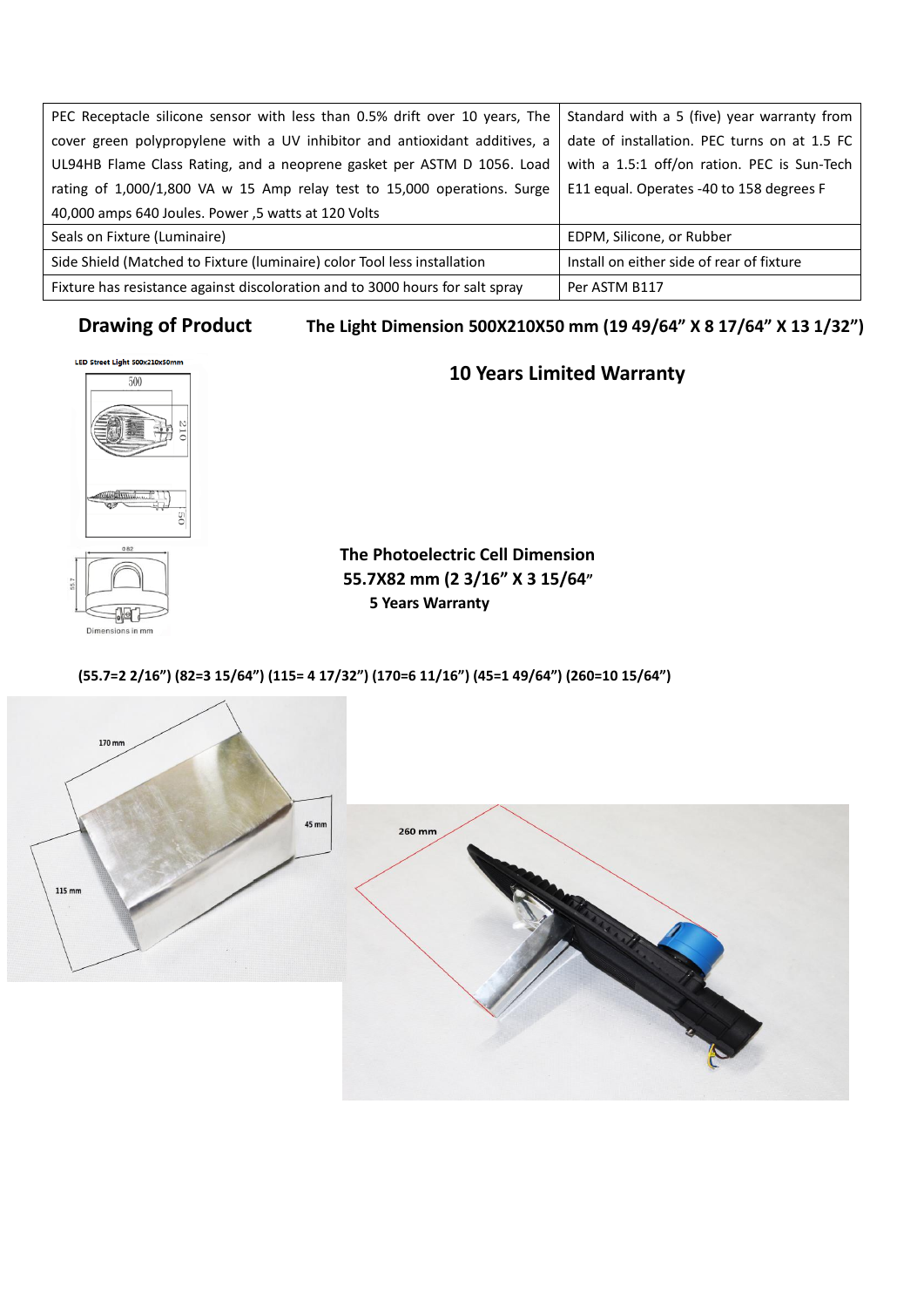#### **Features:**

40W LED high power street light, the source of the light is a unique lighting design made of multiple chips integrated in a single module. Based on a selection of excellent imported semiconductor chips,

it has a high thermal conductivity, low luminous decay, pure colors, no heavy shade etc.

★ Unique cooling body design combined with perfect driver box to help heat conduction and diffusion, this design reduces efficiently the temperature of the lamp body and so provides to the LED and its power supply a longer lifespan.

★ Sandblasting process and anodic oxidation surface treatment is applied to the cooling body providing an elegant and compact overall structure to the lamp.

★ Environmentally friendly, it contains no lead, no mercury or any other elements that may harm the environment.

★ High color rendering level that shows true colors while providing a warm friendly environment. Several additional colors are also available to meet specific requirements, delivering different kinds of atmosphere, reducing the depressive mood from traditional lamps with uneven color temperatures, improving work efficiency with better visual comfort.

★ Advanced constant current and voltage control techniques, wide power adaptation coverage to fit all specificities, management of electrical unstable factors with a power grid and noise pollution, high lighting stability is delivered avoiding unnecessary additional work effort for the eyes and thus preventing from eyestrain.

★ Excellent decoration integration, unique surface treatment technology, modern design, easy installation, simple dismount, with a wide range of applications.

#### **Application:**

Apply to road lighting, garden, park, factory road, street, gas station and other similar places requiring lighting.

This is complete fixture: It has a PEC (Photo Control) and a Bird Guard, with an optional Hand installed Side Shield. (No tools required), a slip fitter +/- 5 degree tilt, a quick release door that will not detach to prevent dropping, and an intergrated bubble level.

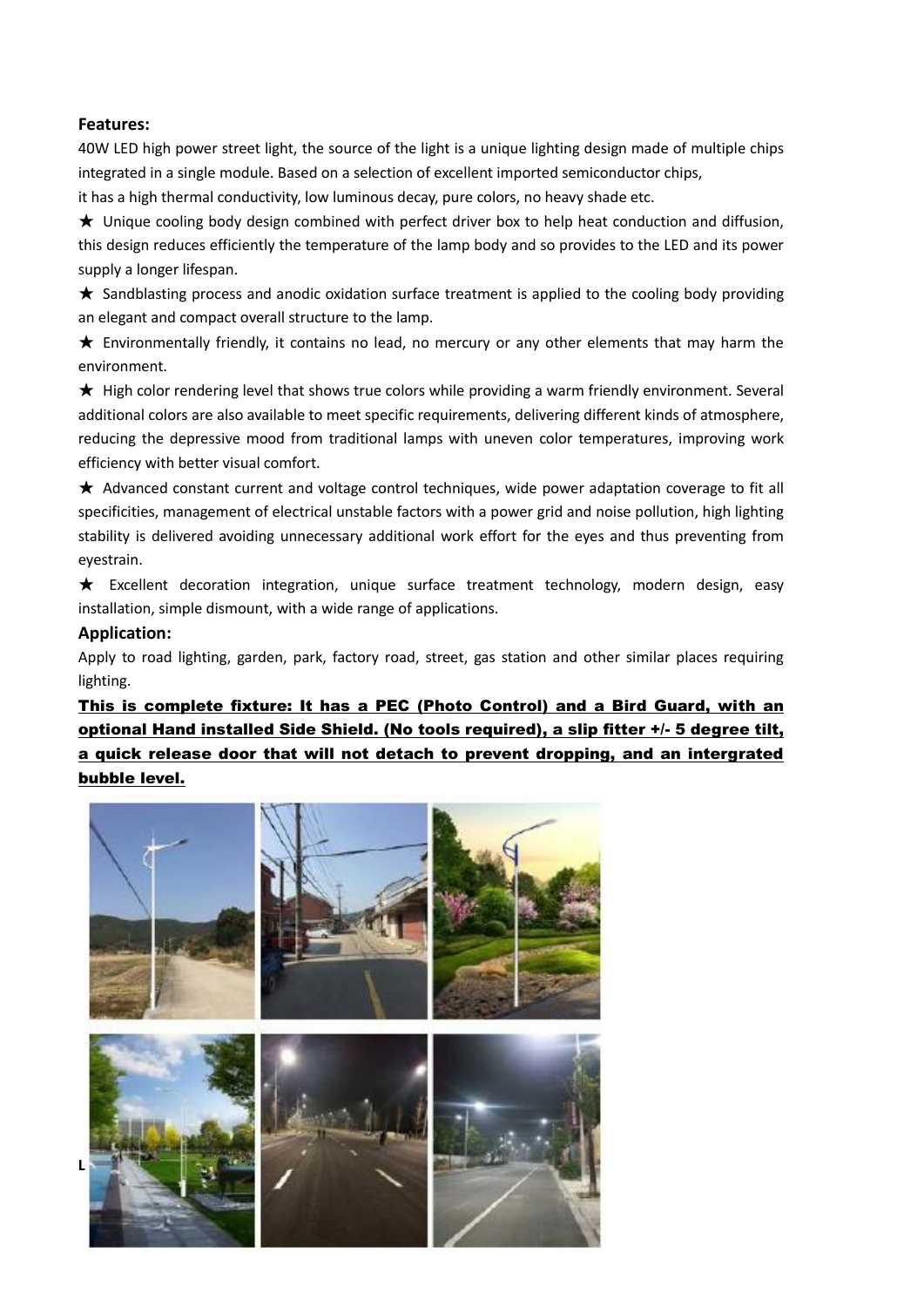The luminaire is warrantied for a period of ten (10) years from the date of installation. The luminaire will be replaced if 10% or more of the light output fails during the 10-year period. This limited warranty covers all electrical and mechanical components, light source, power supplies/drivers, housing, wiring, and connections. This warranty does not include labor, nor does it cover power failure to the luminaire from the power source. It is limited to the performance of the luminaire or it parts exclusively.

The luminaire shall be marked with permanent marker on the date of installation to validate the warranty. The PEC is warrantied for a period of five (5) years from the date of installation. The PEC will fail on and be replaced is it fails to work with-in a five (5) year period. The PEC shall be marked with permanent marker on the date of installation to validate the warranty.

Items to be replaced will be picked up and replaced by the factory representative within 72 working hours of notification by the County.

An adequate supply of replacement parts will be provided at no cost to the County, so replacement in the field will be accomplished by a single trip if there is an issue with the luminaire or the PEC that is under warranty.

#### **Installation Instructions**

(if installation is for new installation on a pole, install the pole before installing luminaire)

- 1. Handle fixture with care, do not drop.
- 2. Check to be sure the power source is off.
- 3. Check to be sure the VAC is between 100 and 277 VAC, 50-60Hz.
- 4. Prevent electric leakage during installation. Do not exceed the operating wattage or frequency range.
- 5. Adopt appropriate waterproof measures for the external power cord.
- 6. Do not break any fire rules or regulations with unconventional usage of the lamp.
- 7. Install on with a certified professional electrician
- 8. Remove existing luminaire and disconnect the existing wire from the existing luminaire

### **9. Wire the replacement luminaire to the existing terminal block connector 600V, 85 A using wiring with #2 to #14 wire.**

10. Install the wiring by attaching the L-Live (Positive) wire to the Brown color wire on the luminaire, The N-Null (Neutral) wire to the Blue color wire on the luminaire, and the G-Ground wire to the Green/Yellow color wire on the luminaire.

10. When the wires have been attached properly, place the luminaire on the pole and secure it by tightening the fasteners.

11. Turn the power on and adjust the brightness of the luminaire by opening the door of the luminaire by hand and reducing the brightness (lumens) on the driver to the desired level.

12. Close the door on the luminaire, making sure that the seal is on place.

13. Please be sure the PEC is connected correctly, if in doubt, remove the PEC by twisting to the left and replace it by aligning the connector pushing down and twisting to the right.

14. If the luminaire still doesn't light replace the PEC to be sure that the PEC is operating properly before replacing the luminaire.

#### **Maintenance Instructions**

1. Turn off power before maintenance.

- 2. clean lamp lens regularly to maintain proper illumination.
- 3. Clean lamp heat sink regularly to maintain good heat dissipation performance
- 4. Do not use a water pressure hose or corrosive material to clear lamp, use a damp rag.
- 5. If power supply fails for any reason you may return the luminaire for replacement under warranty. If you